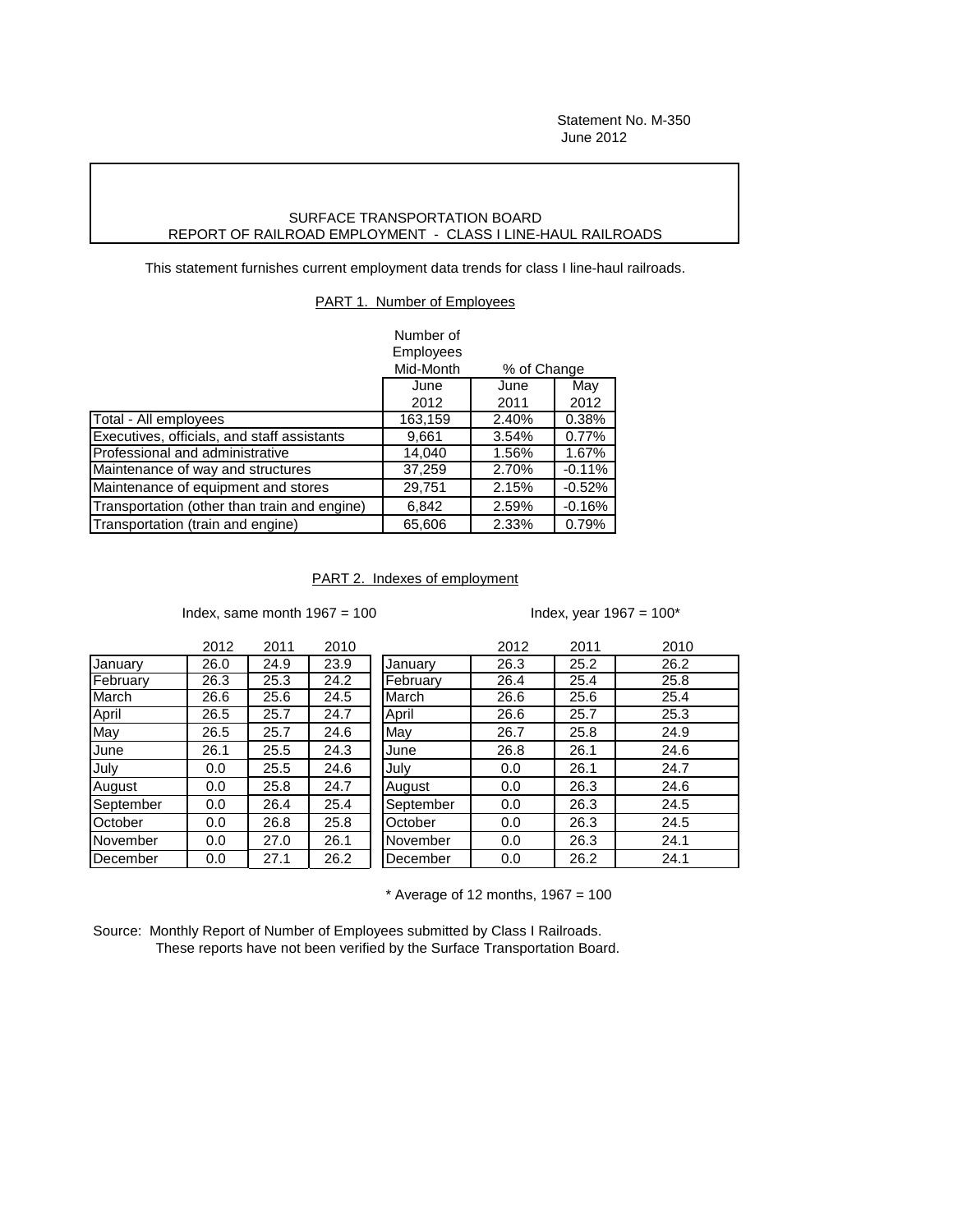EMPLOYEES BY COMPANY AND JOB DESCRIPTION

| <b>CARRIER</b><br>Jun-12 |               | Executives,<br>Officials, and<br><b>Staff</b><br><b>Assistants</b><br>L <sub>100</sub> | Professional<br>and<br>Administrative<br>L200 | <b>Maintenance</b><br>of Way and<br><b>Structures</b><br>L 300 | <b>Maintenance</b><br>of Equipment<br>and Stores<br>$L$ 400 | Transportation<br>(Other Than<br>Train & Engine<br><b>L500</b> | Transportation<br>(Train & Engine<br>L600 | <b>TOTAL</b> |
|--------------------------|---------------|----------------------------------------------------------------------------------------|-----------------------------------------------|----------------------------------------------------------------|-------------------------------------------------------------|----------------------------------------------------------------|-------------------------------------------|--------------|
| <b>BNSF</b>              | 130500        | 1.737                                                                                  | 3.969                                         | 9.078                                                          | 7.371                                                       | 1.700                                                          | 16,512                                    | 40,367       |
| CSX                      | 121500        | 1.315                                                                                  | 3.065                                         | 6.764                                                          | 5.054                                                       | 1.676                                                          | 11.121                                    | 28,995       |
|                          | CN/GTW 114900 | 367                                                                                    | 542                                           | 1,883                                                          | 857                                                         | 378                                                            | 2,168                                     | 6,195        |
|                          |               | (Includes all CN US Operations)                                                        |                                               |                                                                |                                                             |                                                                |                                           |              |
| <b>KCS</b>               | 134500        | 265                                                                                    | 384                                           | 494                                                            | 374                                                         | 70                                                             | 1,292                                     | 2,879        |
| NS.                      | 117100        | 1,905                                                                                  | 2.694                                         | 6,280                                                          | 6,062                                                       | 1,436                                                          | 12,050                                    | 30,427       |
| <b>SOO</b>               | 137700        | 323                                                                                    | 352                                           | 1.273                                                          | 601                                                         | 235                                                            | 1.599                                     | 4,383        |
| UP                       | 139400        | 3,749                                                                                  | 3,034                                         | 11,487                                                         | 9,432                                                       | 1,347                                                          | 20,864                                    | 49,913       |
| <b>TOTAL</b>             |               | 9,661                                                                                  | 14,040                                        | 37,259                                                         | 29,751                                                      | 6,842                                                          | 65,606                                    | 163,159      |
| <b>NRPC</b>              | 103000        | 1.409                                                                                  | 4.845                                         | 2.900                                                          | 5,174                                                       | 2,953                                                          | 3,409                                     | 20.690       |

|              | June    | June    | May     | % Change |          |  |
|--------------|---------|---------|---------|----------|----------|--|
|              | 2012    | 2011    | 2012    | Year     | Month    |  |
| L 100        | 9.661   | 9.331   | 9.587   | 3.54%    | 0.77%    |  |
| L200         | 14.040  | 13,824  | 13,810  | 1.56%    | 1.67%    |  |
| L 300        | 37,259  | 36,279  | 37,299  | 2.70%    | $-0.11%$ |  |
| $L$ 400      | 29.751  | 29.126  | 29,906  | 2.15%    | $-0.52%$ |  |
| L500         | 6,842   | 6,669   | 6,853   | 2.59%    | $-0.16%$ |  |
| L600         | 65,606  | 64.111  | 65,093  | 2.33%    | 0.79%    |  |
| <b>TOTAL</b> | 163.159 | 159,340 | 162.548 | 2.40%    | 0.38%    |  |

|           | <b>Total Railroad Employees</b> | Ratio         | <b>Ratio</b>  |         |
|-----------|---------------------------------|---------------|---------------|---------|
|           | 1967                            | 2012          | Corresp.      | Average |
|           | <b>Months</b>                   | <b>Months</b> | <b>Months</b> | Month   |
| January   | 614,766                         | 160,129       | 26.0          | 26.3    |
| February  | 610,335                         | 160,774       | 26.3          | 26.4    |
| March     | 608,751                         | 161,992       | 26.6          | 26.6    |
| April     | 611,136                         | 161,972       | 26.5          | 26.6    |
| May       | 613,824                         | 162,548       | 26.5          | 26.7    |
| June      | 624,153                         | 163,159       | 26.1          | 26.8    |
| July      | 623,096                         | 0             | 0.0           | 0.0     |
| August    | 619,419                         | 0             | 0.0           | 0.0     |
| September | 606,714                         | 0             | 0.0           | 0.0     |
| October   | 597,271                         | 0             | 0.0           | 0.0     |
| November  | 593,568                         | 0             | 0.0           | 0.0     |
| December  | 590,100                         | 0             | 0.0           | 0.0     |

Source: Monthly Report of Number of Employees submitted by Class I Railroads.

These reports have not been verified by the Surface Transportation Board.